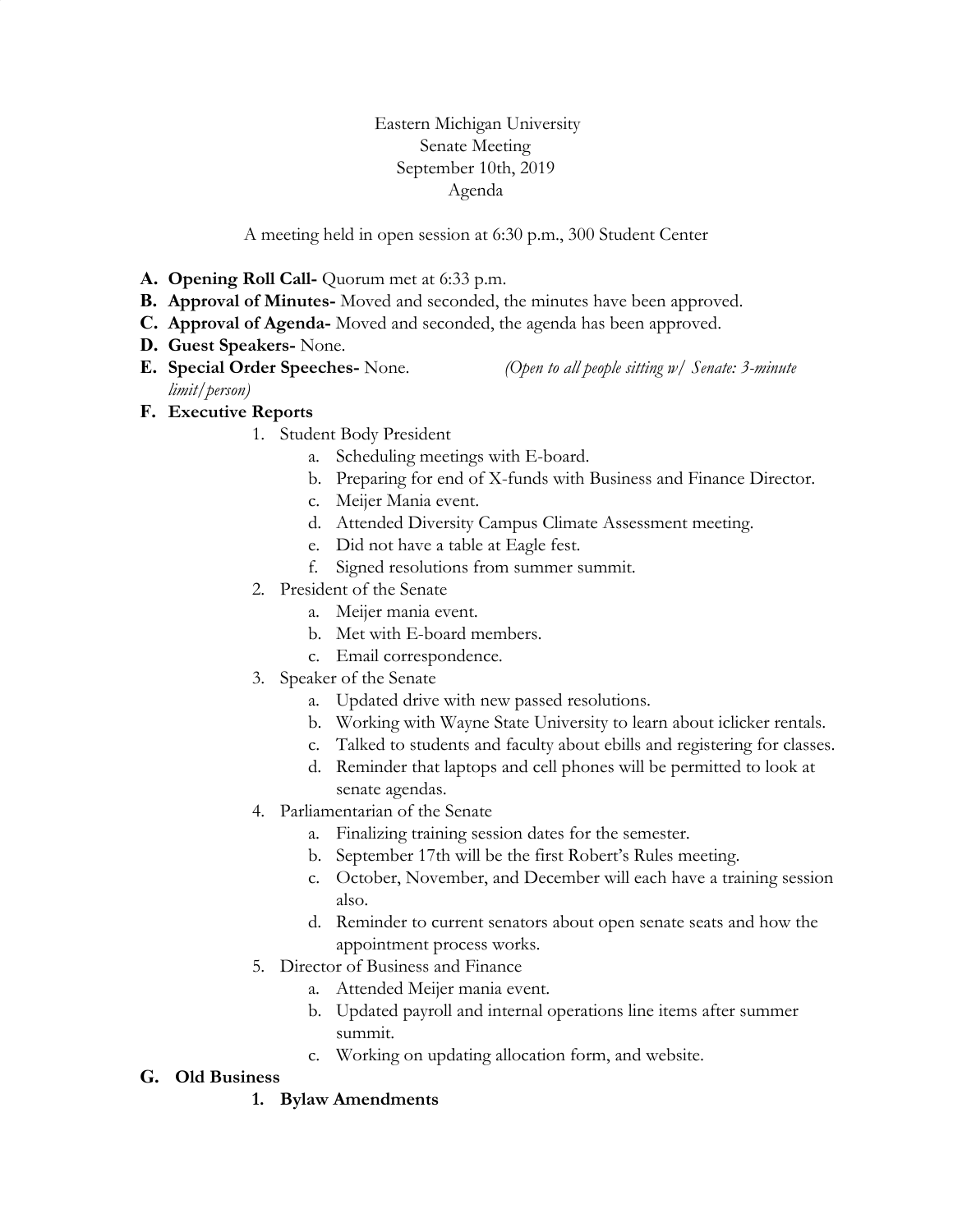- a. S.Res 106-03 Senate Requirements Reform
	- i. Senate Resolution 106-03 was laid on the table at the last senate meeting.
	- ii. Enter into discussion.
	- iii. Senators discuss whether or not to vote on this today, or to move into recess on what they want to do with the resolution.
	- iv. Speaker Lawrence motions for a 10 minute recess, approved.
	- v. Enter back into discussion.
	- vi. Senator Gallouzo and Senator Cooley along with the Business and Finance committee suggest Amending the Business and Finance section of the resolution to say "The Business and Finance committee will meet 25 minutes ahead of each committee meeting to prepare for the days meeting, along with attending one event a month together as a committee."
	- vii. Enter into discussion on the proposed amendment.
	- viii. Senator Suchowesky asks if all Business and Finance committee members will attend only one event, or if they will split up and go to multiple.
	- ix. Senator Gallouzo notes that this is setting a minimum requirement, not a maximum requirement, and he hopes senators will attend more than one event a month.
	- x. Senator Hollings calls to question, seconded without objection.
	- xi. Vote ending in 16 yes's and 1 no with senator Romero voting against. The amendment has been adopted.
	- xii. Parliamentarian Swartzinski makes a motion to amend the resolution, changing the Speakers weekly billable hours from 10 hours to 12 hours.
	- xiii. Enter into discussion on the proposed amendment.
	- xiv. Senator Wright calls to question.
	- xv. Vote ending in 16 yes's and 0 no's with Speaker Lawrence abstaining the amendment has been adopted.
	- xvi. Call to previous question, Senator Hollings moves to unanimous consent, objection by Senator Romero.
	- xvii. Vote ending in 15 yes's 1 no from Senator Romero and 1 abstain from Speaker Lawrence.
	- xviii. Resolution 105-03 has been passed.

#### **H. Constituent's Forum** *Open to currently enrolled students: 1hr/total) \*\**

- 1. Ariana Kahn speaks on behalf of the LGBTQ+ community at EMU.
	- **I. New Business** *(Each item of Business: 45 minute default\*\*; amend restricted from 10-90*

1. None.

### **J. Delegate Reports**

- 1. None.
	- **K. Gallery Comments**